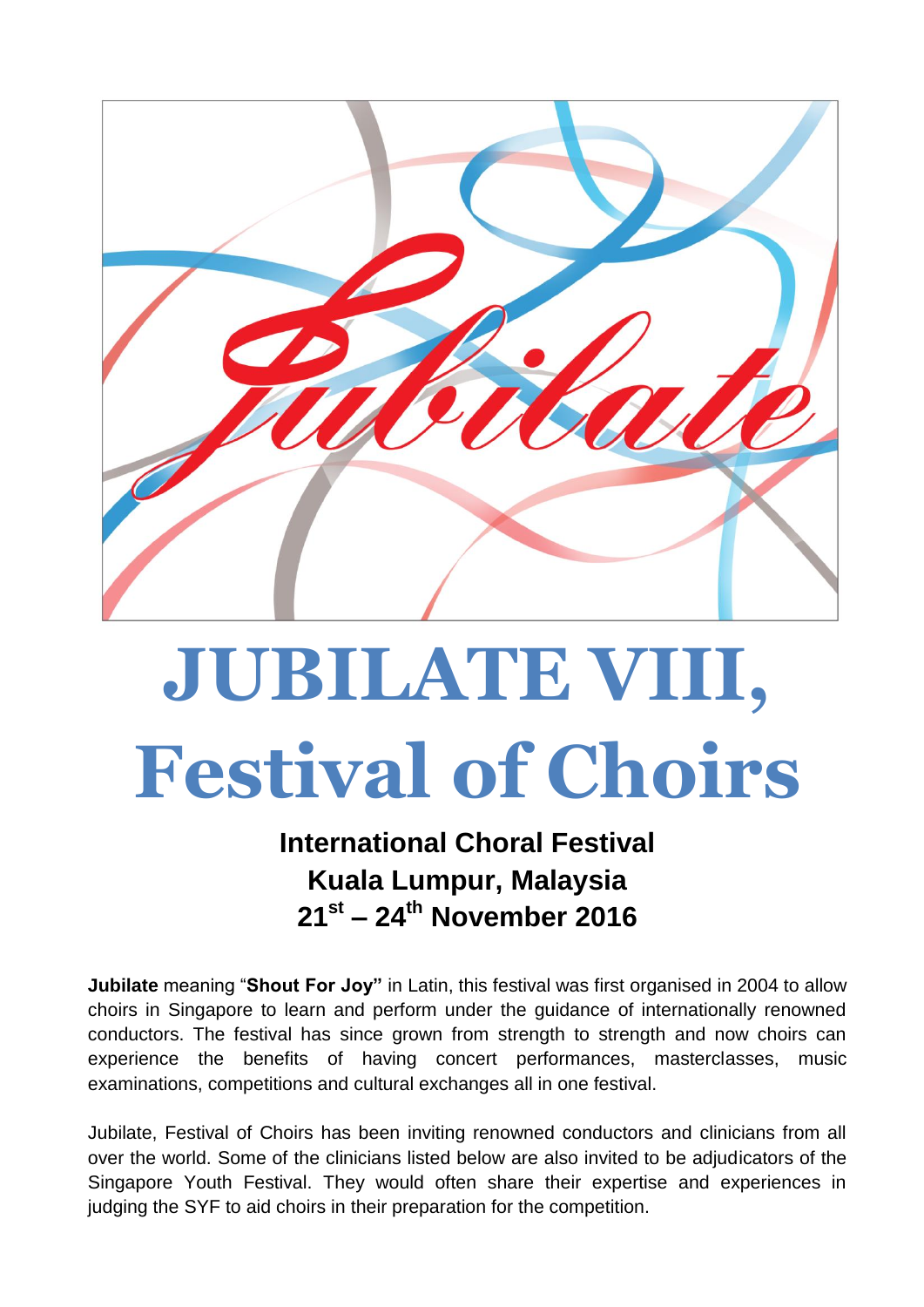Dr Joshua Habermann (USA) Dr Wong Su Sun (Singapore)\* Mr Arwin Tan (Philippines) Mr Avip Priatna (Indonesia) Mr Christo Burger (South Africa) Mr Jonathan Velasco (Philippines)\* Mr Kari Turunen (Finland) Mr Johnny Ku (Taiwan)\* Mr Leon Tong (Hong Kong)\* Mr Mike Brewer (UK) Mr Meng Da Peng (China)\* Mr Ronaldo Raz (Philippines) Mr Reuben Lai (Singapore) Mr Wu Shang Lun (Taiwan)

*\* Past adjudicator of the Singapore Youth Festival*



More than 60 choirs with over 5000 choristers have benefited from their experience in previous Jubilate festivals and many of them went on to garner better results in the Singapore Youth Festival. Choirs whom have participated in **Jubilate** since 2004:

#### **Primary Schools**

- 1. Boon Lay Garden Primary School
- 2. CHIJ (Kellock) Primary School
- 3. Concord Primary School
- 4. Meridian Primary School
- 5. Ngee Ann Primary School
- 6. Punggol Primary School
- 7. Raffles Girls' Primary School
- 8. Southview Primary School
- 9. St. Anthony's Primary School
- 10. Woodgrove Primary School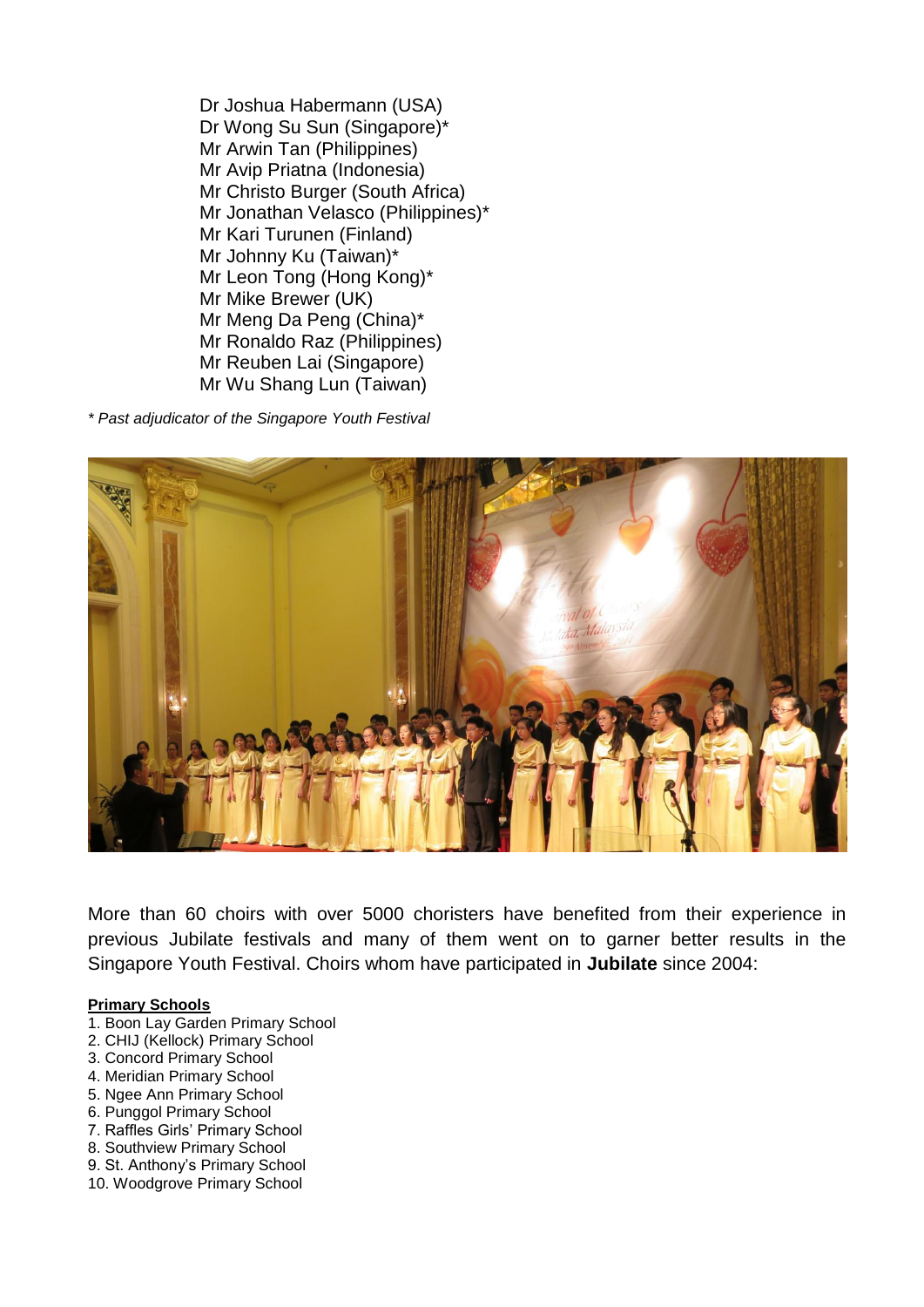#### **Secondary Schools**

- 1. Anglo Chinese School (Barker)
- 2. Anglican High School
- 3. Ang Mo Kio Secondary School
- 4. Assumption English School
- 5. Beatty Secondary School
- 6. Bedok Green Secondary School
- 7. Bedok North Secondary School
- 8. Bendemeer Secondary School 9. Bishan Park Secondary School
- 10. Boon Lay Secondary School
- 11. Bowen Secondary School
- 12. Catholic High School
- 13. Christ Church Secondary School
- 14. Chung Cheng High School (Main)
- 15. Clementi Town Secondary School
- 16. Commonwealth secondary School
- 17. Coral Secondary School
- 18. Dunearn Secondary School
- 19. Deyi Secondary School
- 20. East Spring Secondary School
- 21. Fu Hua Secondary School
- 22. Greendale Secondary School
- 23. Hai Sing Catholic School
- 24. Henderson Secondary School
- 25. Hillgrove Secondary School
- 26. Jurong Secondary School
- 27. Jurongville Secondary School
- 28. Jurong West Secondary School
- 29. Kranji Secondary School
- 30. Manjusri Secondary School
- 31. North Vista Secondary School
- 32. Pasir Ris Crest Secondary School
- 33. Pasir Ris Secondary School
- 34. Queenstown Secondary School
- 35. Riverside Secondary School
- 36. Serangoon Garden Secondary School
- 37. St. Joseph Convent School
- 38. Tanjong Katong Secondary School
- 39. Temasek Secondary School
- 40. Unity Secondary School
- 41. Victoria School
- 42. Woodgrove Secondary School
- 43. Yio Chu Kang Secondary School
- 44. Yusok Ishak Secondary School

#### **Junior Colleges**

- 1. Anderson Junior College
- 2. Meridian Junior College
- 3. Serangoon Junior College
- 4. St. Andrew's Junior College
- 5. Victoria Junior College

#### **University**

1. National University of Singapore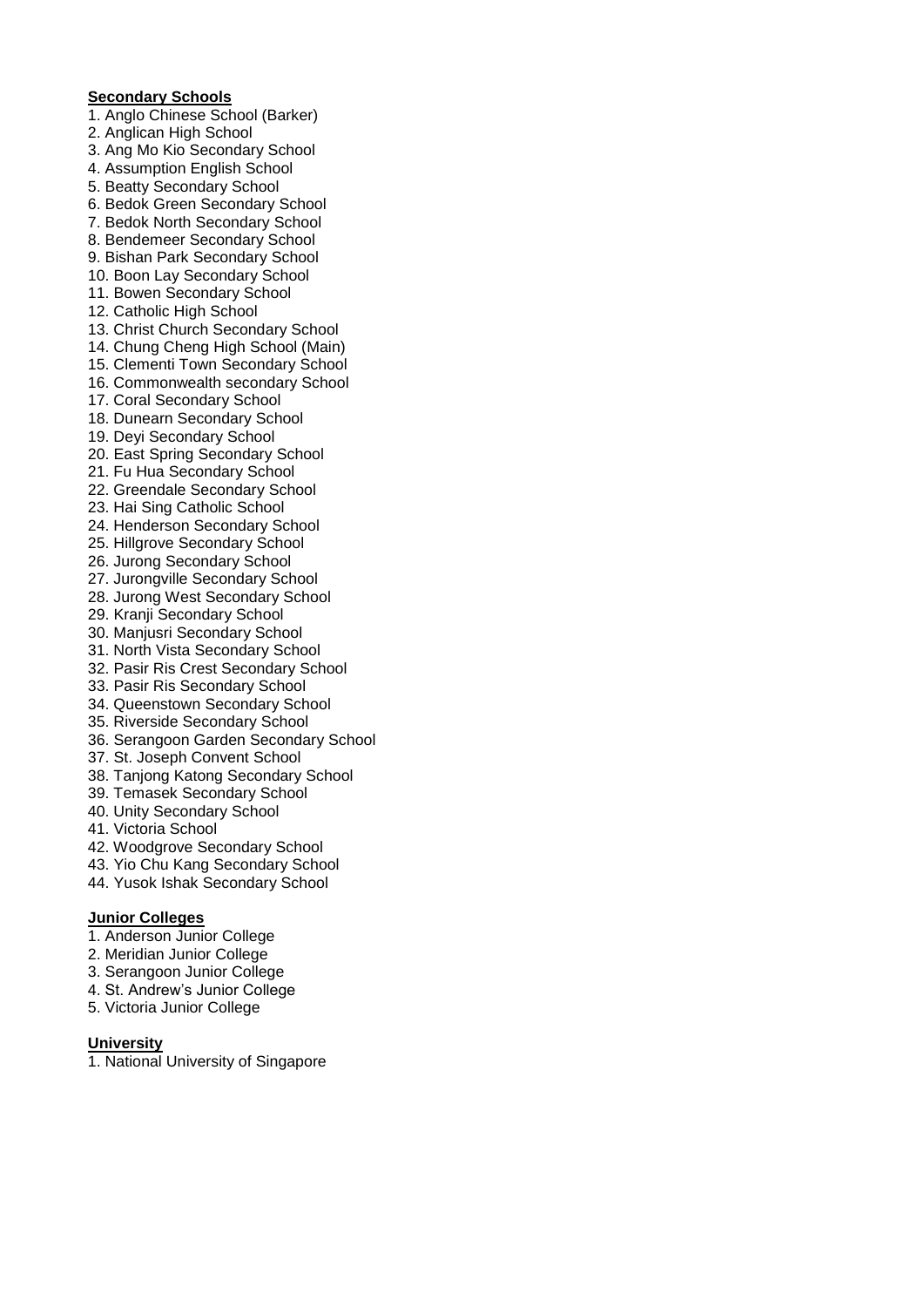#### **Festival Programme**

| 21 <sup>st</sup> Nov (Mon)   | <b>Arrival of Participating Choirs</b><br><b>Jubilate Opening Concert</b>                               |
|------------------------------|---------------------------------------------------------------------------------------------------------|
| 22 <sup>nd</sup> Nov (Tues)  | <b>Choral Competition</b><br><b>Choral Masterclasses</b><br><b>Friendship Concert</b>                   |
| 23 <sup>rd</sup> Nov (Wed)   | <b>Choral Competition</b><br><b>Grand Finals</b><br><b>Award Presentation</b><br><b>Closing Concert</b> |
| 24 <sup>th</sup> Nov (Thurs) | Departure of Choirs                                                                                     |

*\* The above programme is subjected to changes*

#### **Festival Hotel**

#### **Grand BlueWave Hotel Shah Alam**

Persiaran Perbandaran, Seksyen 14, 40000 Shah Alam, Selangor Darul Ehsan, Malaysia (603) 55118811 Website: [www.bluewavehotels.com](http://www.bluewavehotels.com/)

### **DEADLINE OF APPLICATION: 31st July 2016** *EARLY REGISTRATION SPECIAL!!!*

Choirs that submit their application forms and makes deposit payment by **31st May 2016** will enjoy 50% off registration fees for each competition category.

*Registration fee is waived for the first choir of each country that registers with deposit paid.*

Choirs and participants from the host country (Malaysia) will enjoy special discount for festival fees. Please inquire for the arrangements separately with the organiser.

For any enquiries on the festival package, please email to [info@konzert.com.sg](mailto:info@konzert.com.sg)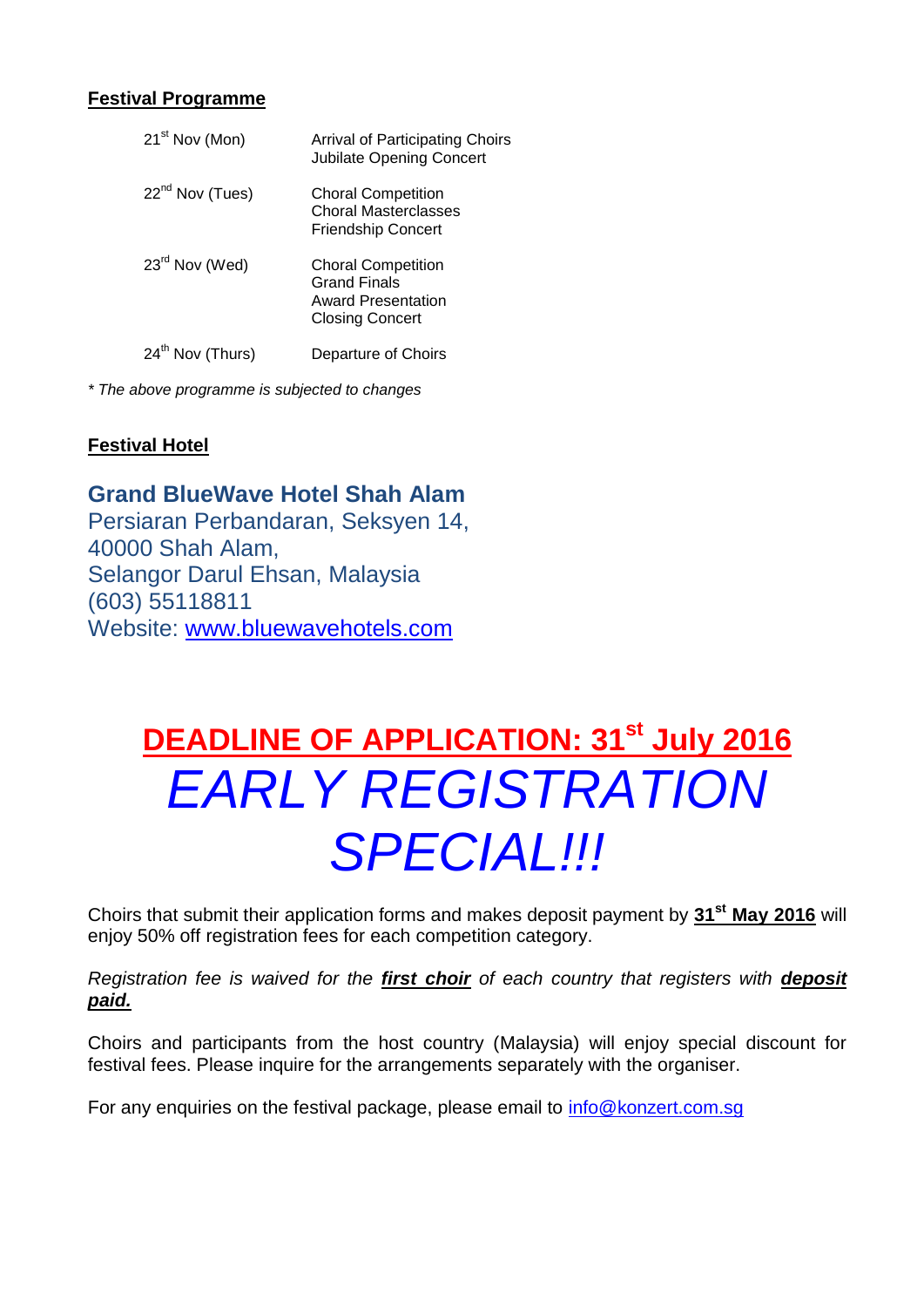## **CHOIR REGISTRATION FEES**

Registration Fees (Inclusive of  $1<sup>st</sup>$  Competition Category)  $-$  SGD 400 per choir Each Additional Category – SGD 250

#### **Choral Competition Categories**

#### **A, Mixed Choir (SATB)**

- A1, Open Category (No Age Limit)
- A2, Senior Youth Category (For ages 19 and below)
- A3, Junior Youth Category (For ages 16 and below)

#### **B, Equal Voices Choir (SA or TB)**

- B1, Open Category SA Chorus (No Age Limit)
- B2, Open Category TB Chorus (No Age Limit)
- B3, Senior Youth Category (For ages 19 and below)
- B4, Junior Youth Category (For ages 16 and below)

#### *Rules and Guidelines for Categories A & B:*

- 1. One original choral composition/arrangement from choir's home country or its cultural region;
- 2. One original composition/arrangement from choir's home country or its cultural region;
- 3. One freely chosen choral piece.
- 4. Minimum 1 song to be sung a capella
- 5. The total singing time for 3 songs must not exceed
	- 15 minutes for Open Category (A1, B1 & B2)
	- 12 minutes for Youth category (A2, A3, B3 & B4)
- 6. There should be a minimum of 21 singers in the choir excluding conductor and/or accompanists.

#### **C, Children's Choir (For ages 12 and below)**

*Rules and Guidelines for Category C:*

- 1. One original choral composition/arrangement from choir's home country or its cultural region;
- 2. One original choral composition/arrangement NOT from choir's home country or its cultural region;
- 3. The total singing time for both songs must not exceed 8 minutes.
- 4. There should be a minimum of 20 singers in the choir excluding conductor and/or accompanists.

#### **D, Chamber Choir (No age limit)**

*Rules and Guidelines for Category D:*

- 1. One original choral composition/arrangement from choir's home country or its cultural region;
- 2. One original composition/arrangement NOT from choir's home country or its cultural region;
- 3. One freely chosen choral piece.
- 4. Minimum 1 song to be sung a capella.
- 5. The total singing time for 3 songs must not exceed 15 minutes.

6. There should be a minimum of 8 and maximum of 20 singers in the choir excluding conductor and/or accompanists.

#### **E, Senior Choir (For ages 50 and above)**

*Rules and Guidelines for Category E:*

- 1. Two freely chosen choral pieces
- 2. The total singing time for both songs must not exceed 8 minutes.

#### **F, Folklore (No age limit)**

*Rules and Guidelines for Category F:*

1. Two choral arrangements of folk songs from choir's home country or its cultural region should be sung. National costumes are welcomed.

2. The total singing time for both songs must not exceed 8 minutes.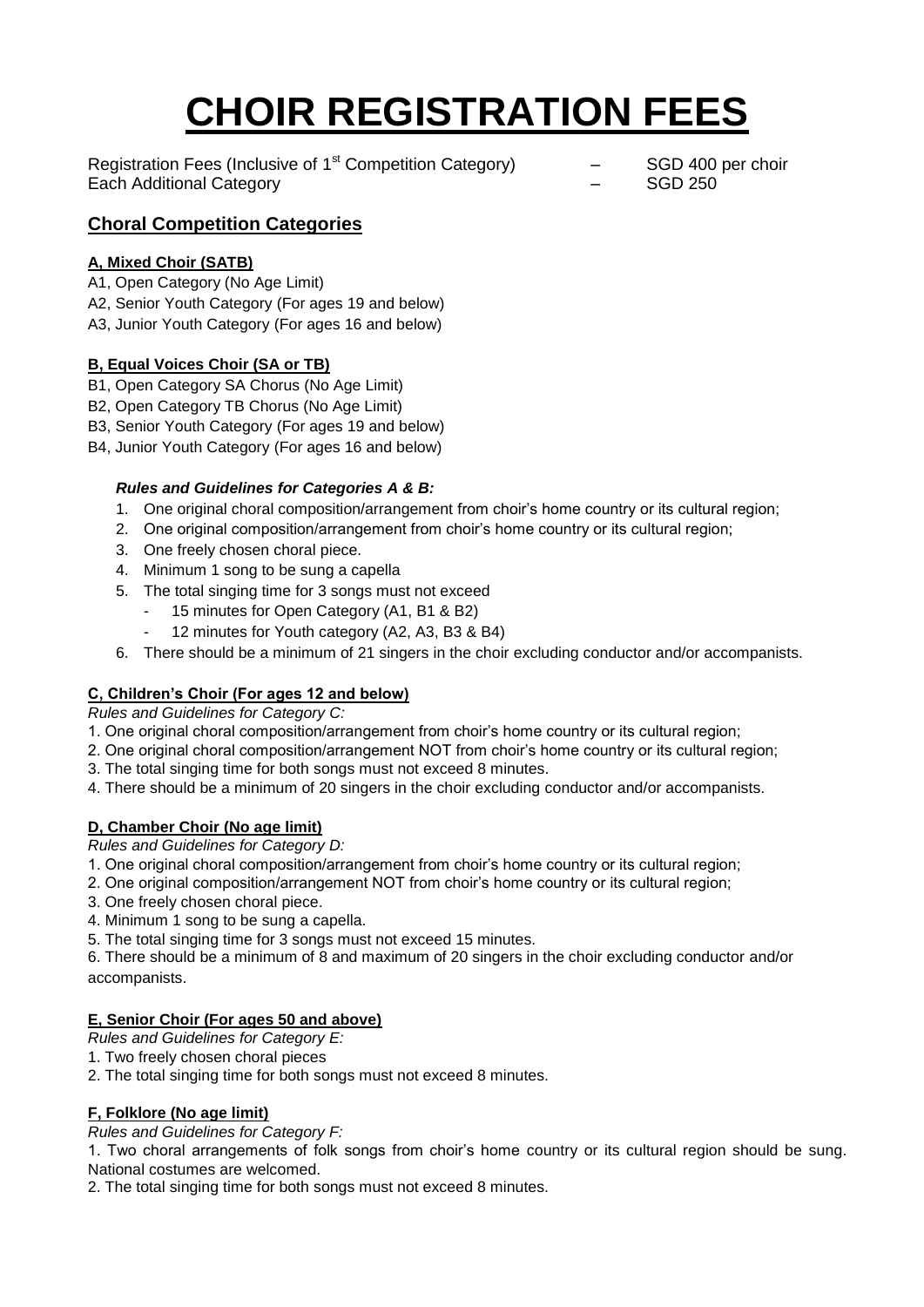#### **General Rules and Regulations:**

1. Choirs competing in Category C are NOT allowed to compete in Category B.

2. Choirs competing in categories with age limits must strictly adhere to them. In case of doubt, the organisers reserve the right to check the age of singers.

- 3. Competition pieces are NOT to be repeated.
- 4. All competition pieces are to be approved by the artistic committee.
- 5. Only live accompaniments are allowed. The use of any kind of playback or soundtrack is strictly prohibited.

6. Original compositions by composers born in the 20th century are to be performed in the original key except if the composer has given a written instruction concerning keys.

7. Choirs that wish to sing in the transposed keys for the earlier works are to inform the festival office in advance and indicate on the scores submitted.

8. Singing time during the competition is to be strictly observed. Choirs that exceed singing time will be penalised. For every 15 seconds exceeded, 5% of the total points will be deducted.

9. For every competition piece, choirs need to submit 5 original copies of the score to the organiser, of which 1 copy will be kept in the festival archive after the competition.

Photocopied scores of published works will NOT be accepted.

10. Unauthorised audio/visual recording during competitions and concerts is strictly prohibited.

- 11. No acoustic checks are allowed prior to the competition.
- 12. Decisions of the adjudicators are final and cannot be contested.

#### **Criteria for evaluation:**

- 1. Musicality (Interpretation, expression, style)
- 2. Technical competency (Intonation, rhythm, diction, dynamics, tone)
- 3. Overall artistic impression

Important Note: If an actual performance exceeds the limit of allocated performance time as set for the category, 5% of the total score of the choir will be deducted for every 15 seconds exceeded.

#### **Adjudication:**

A panel of internationally renowned adjudicators of various nationalities will evaluate the competition. All decisions of the jury are final and cannot be contested.

| <b>Awarding system:</b> | <b>GOLD Diploma</b><br>A grade 90 points and above<br>B grade 85 points to 89.99 points<br>C grade 80 points to 84.99 points         |
|-------------------------|--------------------------------------------------------------------------------------------------------------------------------------|
|                         | <b>SILVER Diploma</b><br>A grade 75 points to 79.99 points<br>B grade 70 points to 74.99 points<br>C grade 65 points to 69.99 points |
|                         | <b>BRONZE Diploma</b><br>A grade 60 points to 64.99 points<br>B grade 55 points to 59.99 points                                      |

C grade 50 points to 54.99 points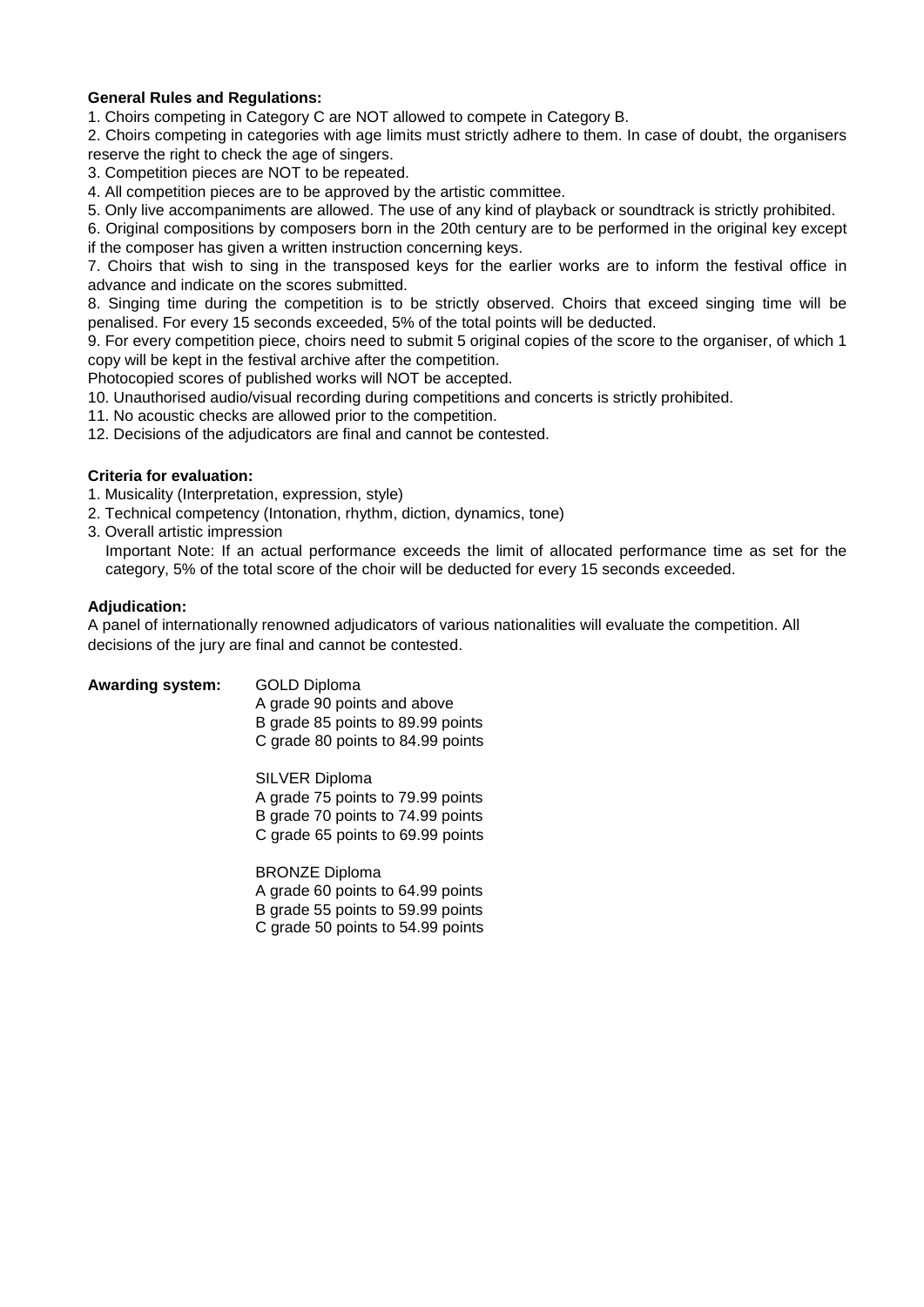#### **Professional Choral Masterclass**

Each participating choir will receive individual training master class with invited international clinicians to develop different aspects of their choral skills e.g. diction, intonation, vocal techniques, music interpretations.

The workshops will allow choirs the opportunity to better prepare their choice pieces for SYF 2015 and acquire valuable feedbacks from experienced choral clinicians.

#### **Opening Concert / Friendship Concert / Closing Concert**

A key component of Jubilate is for singers to gain essential performing experiences as they will be given many opportunities to perform for their peers during the festival in the form of an Opening Concert, a Friendship Concert, and a Closing Concert.

They will also have the chance to listen and learn from other participating choirs during the nightly concerts and better understand the finer points of a choir performance.

#### **Festival Package:**

| Room Type            | Rates per participant |
|----------------------|-----------------------|
| Twin or Triple Share | SGD 550               |
| Sinale Room          | <b>SGD 700</b>        |

- i) 3 nights' accommodation in local 4 star hotel
- iii) Meals as follows:  $21<sup>st</sup>$  Nov – Dinner 22<sup>nd</sup> Nov – Breakfast/Lunch/Dinner 23<sup>rd</sup> Nov – Breakfast/Lunch/Dinner 24<sup>th</sup> Nov – Breakfast *\*Halal Vegetarian meals are available on request*

- iv) Master Class: Clinicians will conduct 1 hour training sessions for individual choirs a) Choirs with 25 or more singers will receive 3 Masterclasses
	- b) Choirs with less than 25 singers will receive 2 Masterclasses
- v) 3 nights of Choral Concerts
- vii) Conductors' Forum with International Clinicians
- viii) Festival T-shirt and Festival Programme Booklet
- vix) Free use of rehearsal and practice rooms for intensive choir trainings subjected to availability

#### **Cultural Exchange**

Regardless of language and religion, we believe music will help to bring people together. Jubilate is happy to include (optional) cultural activities to celebrate the host country's rich and diverse culture. Choose from our cultural tours or have us arrange for a school choir exchange.

#### **Payment Details**

For payment by Telegram Transfer (TT) - payer should indicate "**Jubilate 2016**" and "**Name of Choir**" on the remittance advice for easy reference and tracking. TT bank details are:

| SIAM EXPRESS PTE LTD                                   |
|--------------------------------------------------------|
| 4 Leng Kee Road, #02-01, Singapore 159088<br>÷.        |
| $920 - 345 - 208 - 6$<br>$\mathcal{L}^{\text{max}}$    |
| UNITED OVERSEAS BANK LTD<br>the c                      |
| 230 Orchard Road #01-230<br>$\mathcal{L}^{\text{max}}$ |
| Faber House, Singapore 238854                          |
| <b>UOVBSGSG</b><br>$\mathcal{L}^{\text{max}}$          |
|                                                        |